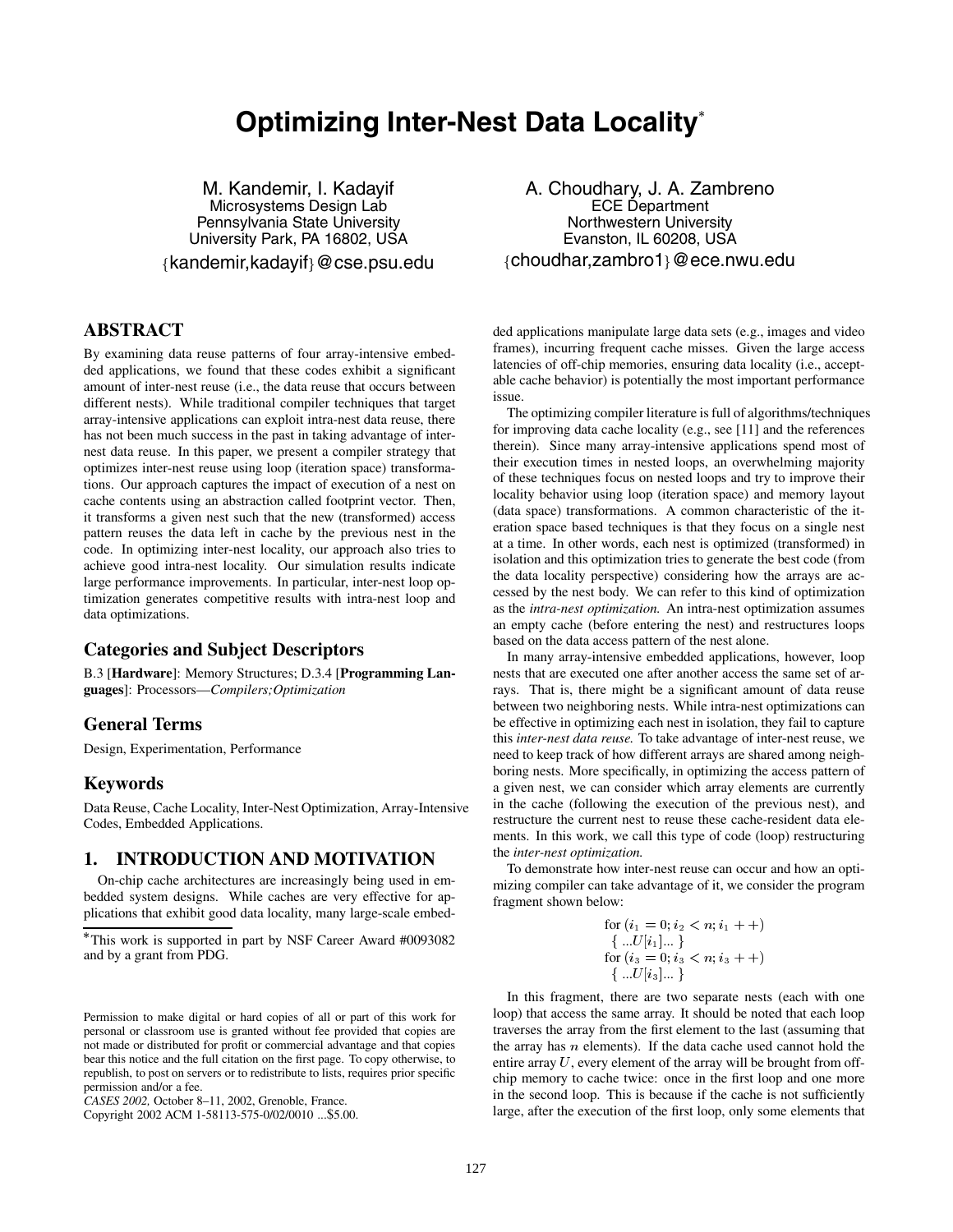are from the last part of the array will remain in the cache. The second loop, however, does not access these elements immediately. Instead, it starts with the first part of the array which can displace the last part of the array from the cache. When the second loop starts to access the last part, it is too late as these elements are not in the cache anymore. It should be emphasized that these two loops have a significant amount of data reuse; in fact, they share all elements of <sup>U</sup>. This means they have perfect inter-nest data *reuse.* However, inter-nest data *locality* is not good as we have explained above. As will be discussed in detail later in this paper, one solution in such a case is to run the second loop backwards (if data dependences allow this). If this can be done, then this loop (when it starts execution) will immediately access the last part of the array, increasing the hit rate. In this simple case, it is relatively easy to determine the best transformation. However, in general, when we have loop nests sharing multiple multi-dimensional arrays (that represent image/video data), we need a well-defined optimization algorithm to optimize inter-nest locality.

In this paper, we present an inter-nest data locality optimization algorithm and evaluate its effectiveness using a set of arrayintensive applications from embedded image and video processing domain. Our algorithm does not only improve inter-nest data locality, but also ensures intra-nest locality after the code transformation. Our experimental results clearly show that the proposed approach is very successful in optimizing inter-nest locality. To the best of our knowledge, there exist three important previous studies on this topic. First, Catthoor et al. [3] present elegant techniques for making efficient use of limited data (memory) space considering access patterns exhibited by multiple nests. As compared to our work, their study is oriented more towards reducing the memory space requirements. Second, Ahmed et al. [1] propose a compiler strategy where multiple iteration spaces are first mapped into a common (large) iteration space and then this common iteration space is optimized for data reuse. Since not every pair of nests share arrays such an approach can potentially have a significant overhead. Also, reducing the dimensionality of the common iteration space, and finding a global transformation matrix for it are not easy tasks. Our experience indicates that most of inter-nest data reuse in arrayintensive embedded applications occur between neighboring nests, motivating a technique that focuses on neighboring nests. Third, in an experimental study, McKinley and Temam [8] evaluate intranest and inter-nest data reuse in scientific applications, and find that an overwhelming majority of data reuse is intra-nest. This is in contrast to our study of embedded applications where there is significant inter-nest data reuse. This is because in many array-intensive embedded image/video applications the same data (e.g., an image) is processed by multiple nests one after another; this leads to a high degree of data reuse among nests. This is a strong motivation for the compiler-based strategy presented in this paper.

The rest of this paper is organized as follows. In Section 2, we define inter-nest locality formally and present a linear algebraic representation that can be used for describing/enhancing it by an optimizing compiler. In Section 3, we show how loop transformations can be used for inter-nest data locality. In Section 4, we present experimental results obtained through our implementation. Finally, in Section 5, we summarize our major contributions and discuss future work.

#### **2. INTER-NEST LOCALITY**

In this section, we present a linear algebraic representation that tries to capture inter-nest data reuse. Informally, this representation specifies how the arrays are accessed in a given loop nest. This information combined with the access pattern of the next loop nest

enables our compiler to perform loop transformations on the latter. Such transformations are discussed in Section 3 in detail.

# **2.1 Background on Access Representation and Loop Transformation**

The loops in a C program surrounding any statement can collectively be represented using an <sup>n</sup>-entry column vector (called iteration vector):

$$
\vec{I}=\left(i_1,i_2,\cdots,i_n\right)^T,
$$

where  $n$  is the enclosing loops (from outermost to innermost). Here,  $i_k$  is the kth loop index. The loop range or affine bounds of these loops can be described by a system of inequalities which define the polyhedron  $\mathcal{S} I \leq \vec{s}$ , where  $\mathcal{S}$  is a  $k \times n$  matrix and  $\vec{s}$  is a k-entry vector. If all loop bounds are constants, then we have  $k = 2n$ (one upper and one lower bound per loop). The integer values that can be taken on by  $\vec{I}$  define the iteration space of the nest. In a similar fashion, data (memory) layout of an array can also be represented using a polyhedron. This rectilinear polyhedron, called index space, is delimited by array bounds, and each integer point in it, called an array index, is represented using an index vector:

$$
\vec{v}=(v_1,v_2,\cdots,v_m)^T,
$$

where  $m$  is the number of dimensions of the array.

Based on these iteration space and index space (data space) definitions, an array access can be defined as a mapping from iteration space to index space, and can be described as:

> $G\vec{I}+\vec{o}$ . of the contract of the contract of the contract of the contract of the contract of the contract of the contract of the contract of the contract of the contract of the contract of the contract of the contract of the contrac

Assuming a nest with  $n$  loops that accesses an array of  $m$  dimensions, in this formulation,  $\vec{I}$  denotes the iteration vector,  $\mathcal{G}$  is an  $m \times n$  matrix (called the access matrix) and  $\vec{\sigma}$  is a constant vector (called the offset vector). As an example, in a loop nest with two loops (i<sub>1</sub> and i<sub>2</sub>), array reference  $U[i_1 + 2][i_1 + i_2 - 3]$  can be represented as:

$$
\mathcal{G}\vec{I}+\vec{o}=\left(\begin{array}{cc} 1 & 0 \\ 1 & 1 \end{array}\right)\left(\begin{array}{c} i_1 \\ i_2 \end{array}\right)+\left(\begin{array}{c} 2 \\ -3 \end{array}\right).
$$

The application of a loop transformation represented by a square, non-singular matrix  $T$  can be accomplished in two steps [11]: (i) re-writing loop body and (ii) re-writing loop bounds. For the first step, assuming that  $\vec{I}$  is the vector that contains the original loop indices and  $I' = \mathcal{T} I$  is the vector that contains the new (transformed) loop indices, each occurrence of  $\vec{I}$  in the loop body is replaced by  $\mathcal{T}^{-1}I'$  (note that  $\mathcal T$  is invertible). In other words, an array reference represented by  $\mathcal{G}\vec{I} + \vec{o}$  is transformed to  $\mathcal{G}\mathcal{T}^{-1}\vec{I'} + \vec{o}$ . Determining the new loop bounds, however, is more complicated and, in general, may require the use of Fourier–Motzkin elimination (a method for solving an affine system of inequalities [11]). As an example, a loop nest that consists of  $i_1$  (the outer loop) and  $i_2$  (the inner loop) can be transformed into one with  $i_2$  being the outer and  $i_1$  being the inner using the following loop transformations matrix:

$$
\mathcal{T}=\left(\begin{array}{cc} 0 & 1 \\ 1 & 0 \end{array}\right).
$$

It should also be mentioned that any loop transformation should preserve the data dependences in the nest. If  $D$  is the data dependence matrix (i.e., a matrix whose each column is a dependence vector), after the loop transformation represented by  $T$ , all columns of  $TD$  should be lexicographically non-negative [11].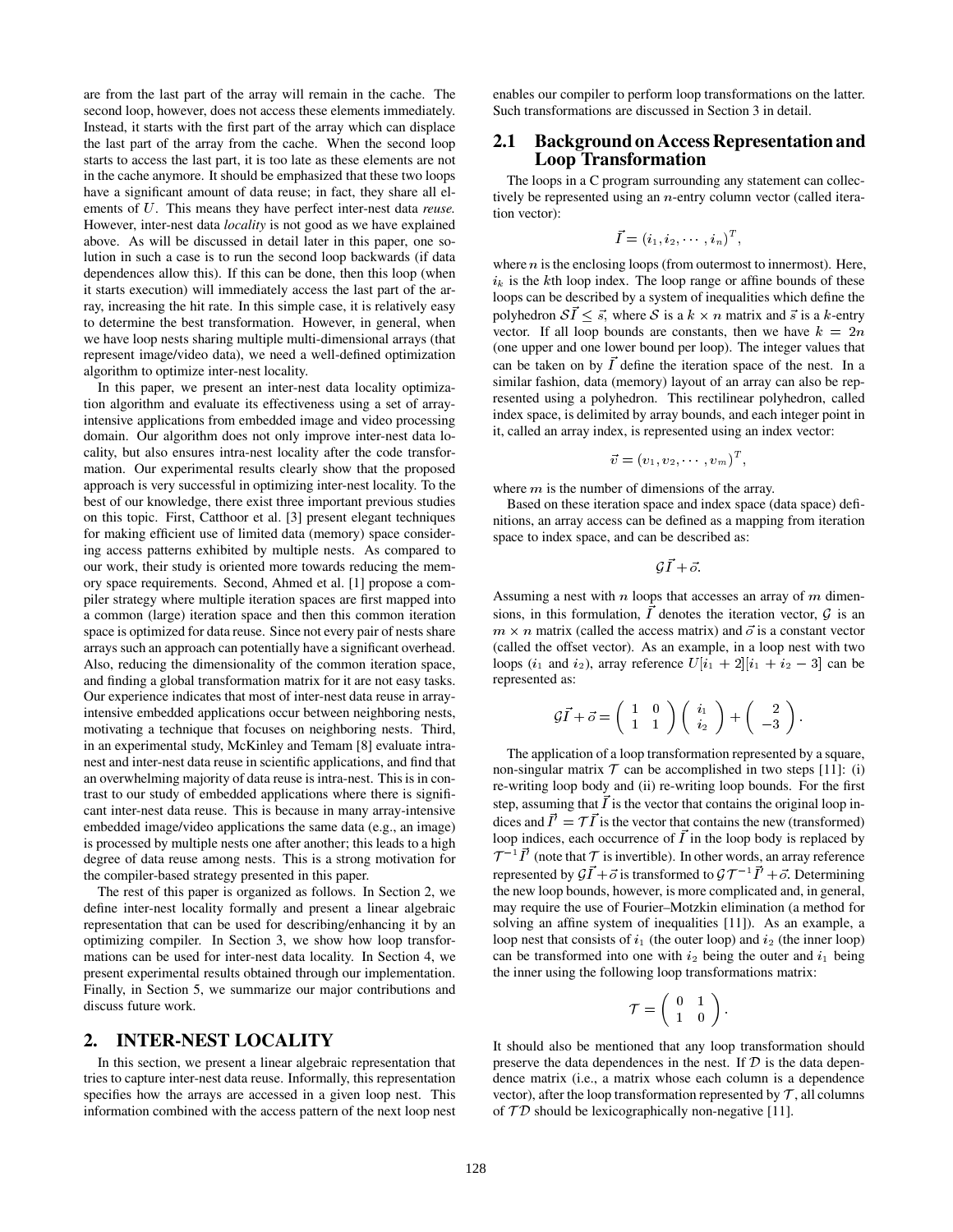

**Figure 1:** (a-b) Access directions along  $i_1$  and  $i_2$  loops. (c-d) **Two different access patterns depending on the nesting order of the loops. (e-f) Access patterns in the opposite direction of (c-d).**

#### **2.2 Cache Footprint**

When a loop nest finishes its execution, the array elements (belonging potentially to different arrays) left in the data cache constitute the *cache footprint* of the nest. In general, due to many factors involved (e.g., cache topology, access pattern, array base addresses), it is not possible to determine (statically) exactly which array elements remain in the cache after the execution of the nest. Therefore, what we need is a reasonably accurate estimation heuristic.

In search for such a heuristic, we note that the elements that will remain in the cache (i.e., cache footprint) depend strongly on how each array is traversed by the loop. Suppose, for example, that an array is traversed one row at a time from top to bottom. Consequently, when the nest finishes execution, we can expect that, the elements that will remain in the cache will be the ones that belong to the last rows visited (the exact number of these rows depends on the cache capacity and array base addresses). Based on this, we can argue that the next loop nest should be transformed (optimized) in such a way that the first elements that it will be accessing from the array in question should be the ones that belong to these rows. Therefore, a first-order approximation for cache footprint would be capturing the direction of accesses. In the next subsection, we propose a mathematical representation, called footprint vectors, that can be used for this purpose.

# **2.3 Footprint Vectors**

In order to restructure a given loop nest taking into account the

access pattern of the previous nest (and, thus, the contents of the cache), we need a representation that summarizes the access pattern of this (previous) nest. There are three major requirements that need to be satisfied by such a representation. First, it should summarize the access pattern as accurately as possible. Second, it should be concise enough so that it can be manipulated easily (e.g., using linear algebra). Third, it should be independent of the cache architecture used. This last issue is important from the modularity viewpoint. This is because most loop/data optimizations are applied during the initial phases of compilation, and these phases generally do not exploit too many architecture-specific characteristics.

To capture data access pattern of a given array reference in a loop nest, we use a representation called *footprint vector.* A footprint vector corresponds to the access direction by a given reference on the array index space. Let  $\mathcal{G}I + \vec{o}$  be a reference to an mdimensional array in a nest of  $n$  loops. We define two iteration vectors:  $I_p'$  and  $I_p''$  such that  $I_p'' - I_p' = (0, 0, \dots, 0, 0, 1, 0, 0, \dots, 0, 0)^T$ ; that is,  $I_p'$  and  $I_p''$  are two loop iterations that only differ by 1 in loop position p, where  $1 \leq p \leq n$ . Note that we also implicitly assume that when we move from iteration  $I_p'$  to iteration  $I_p''$ , we do not cross the loop upper bound.

**The Community of the Community** 

A footprint vector with respect to loop position  $p$  is defined as the difference between the two array elements accessed by  $\vec{I}_{p}^{ij}$  and  $\vec{I}_p$ :

$$
\vec{f_p}=(\mathcal{G}\vec{I_p''}+\vec{o})-(\mathcal{G}\vec{I_p'}+\vec{o})=\mathcal{G}(\vec{I_p''}-\vec{I_p'})=\vec{g_p}.
$$

Here,  $\vec{g}_p$  is the pth column of  $\mathcal{G}$ , the access matrix. It should be noted that a footprint vector is defined with respect to an array reference and a loop position. Therefore, a given array reference, we can have multiple footprint vectors, one for each loop position. For example, if:

$$
\mathcal{G}\vec{I}+\vec{o}=\left(\begin{array}{cc} 1 & 0 \\ 1 & 1 \end{array}\right)\left(\begin{array}{c} i_1 \\ i_2 \end{array}\right)+\left(\begin{array}{c} 2 \\ -3 \end{array}\right),
$$

then we have:

$$
\vec{g_1} = \left(\begin{array}{c} 1 \\ 1 \end{array}\right) \quad \text{and} \quad \vec{g_2} = \left(\begin{array}{c} 0 \\ 1 \end{array}\right).
$$

Note also that, in general, there might be multiple references to a given array in the same loop nest. Consequently, for each loop position, we can define a matrix, each column of which is a footprint vector. For example, if we have two references  $U[i_1][i_2+1]$ the contract of the contract of the contract of the contract of the contract of the contract of and  $U[i_2][i_1 + i_2]$  to an array U in a nest with loops  $i_1$  (the outer loop) and  $i_2$  (the inner loop), we have two such matrices, one for loop index  $i_1$  and the other one for loop index  $i_2$ :

$$
F_1 = \left(\begin{array}{cc} 1 & 0 \\ 0 & 1 \end{array}\right) \quad \text{and} \quad F_2 = \left(\begin{array}{cc} 0 & 1 \\ 1 & 1 \end{array}\right).
$$

Let us now discuss the meaning of a footprint vector. A footprint vector (defined with respect to an array reference and loop position) indicates how (i.e., in which direction) the array in question is traversed when the iterations of the corresponding loop are executed. For example, a footprint vector with respect to an innermost loop position indicates how this loop traverses the array in question. Consequently, when the nest finishes its execution, we might have some idea about the array elements that might be in the cache. Then, the next nest can be transformed to take advantage of these elements in the cache. For instance, let us focus on the following two footprint vectors:

$$
\vec{g_1} = \left(\begin{array}{c} 1 \\ 0 \end{array}\right) \quad \text{and} \quad \vec{g_2} = \left(\begin{array}{c} 0 \\ 1 \end{array}\right).
$$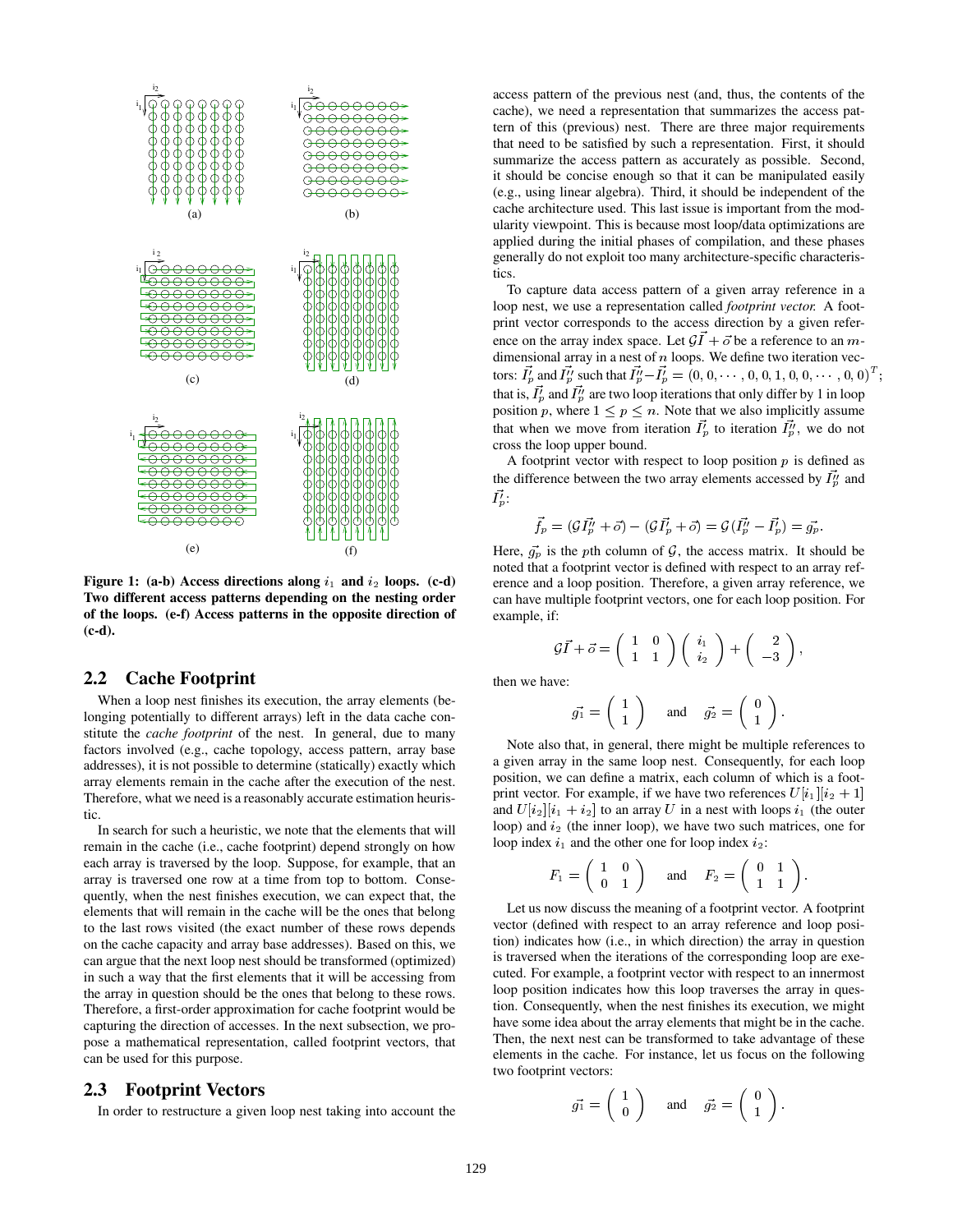Here, we assume that  $\vec{g_1}$  corresponds to  $i_1$  loop and  $\vec{g_2}$  corresponds to  $i_2$  loop. Figures 1(a) and (b) illustrate how an array (with these footprint vectors) is traversed in  $i_1$  and  $i_2$  directions, respectively. Note that these directions correspond to the associated footprint vectors. The overall access pattern, on the other hand, depends on the nesting order of these two loops. Assuming the  $i_1$  loop is the outer loop, we have the access pattern shown in Figure 1(c). On the other hand, if we assume that loop  $i_2$  is the outer loop, we obtain the access pattern illustrated in Figure 1(d). If we look at Figure 1(c) (resp. Figure 1(d)) more closely, we can observe that, after the execution of the nest, we can expect that the cache will contain the last rows (resp. the last columns) of the array. Note that the footprint vectors (in conjunction with nesting order) give us this information. Therefore, they can be used in optimizing the nest that follows (in execution) this nest.

An important problem that needs to be solved now is the question of how to decide the access direction when we have multiple references to the same array. This is because each reference might impose a different access pattern, requiring a different footprint vector to represent it. While it might be possible to record all these footprint vectors and use them later in optimizing the next nest, if there are too many references to the same array, it might be a better idea to try to *unify* these vectors into a single vector. Note that this problem can be re-expressed as one of generating a single footprint vector from multiple footprint vectors. While one can use several operators to unify multiple vectors, in this study, we use vector combination.<sup>1</sup> Note that, in a sense, the combined vector reflects (or represents) the access pattern of each vector involved. In our context, it can be used to represent the overall access pattern of exhibited by multiple references to the same array. In the remainder of this paper, unless stated otherwise, when we mention footprint vector for an array and a loop position, we mean the combined footprint vector (that is, the contributions of all references are taken into account). However, it should be stressed that we still need multiple footprint vectors for each array as we need to represent the array traversal in each loop direction.

### **3. INTER-NEST OPTIMIZATION**

Once the footprint vectors of the previous nest are captured, the next task in our optimization strategy is to transform the current nest based on these footprint vectors. In this section, we focus on this problem and present a loop transformation framework for enhancing inter-nest data locality.

#### **3.1 Determining Loop Transformations**

We start by observing that in order to take best advantage of the data left in the cache after the execution of the previous nest, the array should be traversed in opposite direction (as compared to the traversal direction in the first nest) in all array dimensions. Consider, for example, the access pattern shown in Figure 1(c). Assuming that this is the access pattern exhibited by the previous nest, for the best inter-nest data locality, the current nest should generate the access pattern illustrated in Figure 1(e). Note that this pattern corresponds to the following footprint vectors:

$$
\vec{g_1'} = \begin{pmatrix} -1 \\ 0 \end{pmatrix} \quad \text{and} \quad \vec{g_2'} = \begin{pmatrix} 0 \\ -1 \end{pmatrix}.
$$

So, the current nest should be transformed such that these footprint vectors are obtained. Similarly, if the access pattern of the previous nest is the one shown in Figure 1(d), the access pattern of the

second nest should be the one given in Figure 1(f). The following lemma gives our major result.

*Lemma 1.* Let  $H$  be a matrix such that column  $k$  is the footprint vector  $k$  of the "previous" nest (i.e., the footprint vector that corresponds to the <sup>k</sup>th loop position). Such a matrix is referred to as the *footprint matrix*. If the loop transformation matrix  $T$  (for the "curfootprint matrix. If the loop transformation matrix  $T$  (for the "current" nest) satisfies  $\mathcal{NT}^{-1} = \mathcal{H}'$ , (where  $\mathcal N$  is the default footprint matrix of the current nest and  $\mathcal{H}'$  is  $\mathcal{H}$  with all entries negated), the inter-nest data locality is improved.

*Sketch of the Proof.* Since  $H$  represents the footprint vectors in the previous nest,  $\mathcal{H}'$  should contain the target footprint vectors for the current nest. We also note that the columns of  $H$  and  $N$  correspond to the columns of the respective access matrices. Consequently, when transforming the nest using the loop transformation matrix  $T$ , these columns should be transformed the same way that the access matrices are transformed; so, we need to select a  $\mathcal{T}$  such that  $\mathcal{NT}^{-1} = \mathcal{H}'$  is satisfied. that  $\mathcal{NT}^{-1} = \mathcal{H}'$  is satisfied.

It should be noted, however, that the loop transformation deter-It should be noted, however, that the loop transformation deter-<br>mined based on  $\mathcal{NT}^{-1} = \mathcal{H}'$  may not be able to generate the optimal transformation in absolute sense; it is just expected to give us an improved version. As an example, let us consider the following program fragment which consists of two separate nests:

for 
$$
(i_1 = 0; i_2 < n; i_1 + +)
$$
  
\nfor  $(i_2 = 0; i_2 < n; i_2 + +)$   
\n $\{ ...U[i_1][i_2]... \}$   
\nfor  $(i_3 = 1; i_3 < n; i_3 + +)$   
\nfor  $(i_4 = 0; i_4 < n - 1; i_4 + +)$   
\n $\{ ...U[i_3 - 1][i_4 + 1]... \}$ 

Considering the original access patterns of these nests, we have:

$$
\mathcal{H} = \left( \begin{array}{cc} 1 & 0 \\ 0 & 1 \end{array} \right) \quad \text{and} \quad \mathcal{N} = \left( \begin{array}{cc} 1 & 0 \\ 0 & 1 \end{array} \right).
$$

Consequently, the second nest should be transformed using a loop transformation  $T$  such that:

> $\left(1\ 0\right)_{\sigma=1}$  $\begin{pmatrix} 1 & 0 \ 0 & 1 \end{pmatrix} \mathcal{T}^{-1} = \left( \begin{array}{cc} -1 & 0 \ 0 & -1 \end{array} \right)$  $\left( \begin{array}{cc} -1 & 0 \end{array} \right)$  $\begin{pmatrix} 1 & 0 \\ 0 & -1 \end{pmatrix}$

should be satisfied. So, we have the following transformation matrix for the second nest:

$$
\mathcal{T}^{-1}=\left(\begin{array}{cc}-1&0\\0&-1\end{array}\right).
$$

Applying the loop transformation represented by this  $\mathcal{T}$ , we obtain:<br>for  $(i_3 = n; i_3 > 1; i_3 - -)$ 

for 
$$
(i_3 = n; i_3 > 1; i_3 - -)
$$
  
for  $(i_4 = n - 1; i_4 > 0; i_4 - -)$   
 $\{ ...U[i_3 - 1][i_4 + 1] ... \}$ 

It should be observed that this transformed loop tries to reuse the data left in the cache by the first nest as much as possible. However, in general, there might be multiple arrays accessed in the loops. Since these arrays can have different footprint matrices, the selection of the loop transformation matrix (for the second nest) should be made by considering all footprint matrices. For example, in the program fragment above, if we have a reference to an array <sup>V</sup> (in addition to that to array  $U$ ) in each nest, then we need to determine a transformation matrix T such that both  $\mathcal{N}_u \mathcal{T}^{-1} = \mathcal{H}'_u$ and  $\mathcal{N}_v \mathcal{T}^{-1} = \mathcal{H}'_v$  are satisfied. Here,  $\mathcal{H}'_u$  and  $\mathcal{H}'_v$  are the opposite (i.e., the negated versions) of the original footprint matrices  $\mathcal{H}_u$  and  $\mathcal{H}_v$  that contain the footprint vectors for array U and array V, respectively, in the first nest.  $\mathcal{N}_u$  and  $\mathcal{N}_v$ , on the other hand, represent the footprint matrices that hold the original footprint vectors in the second nest. In some cases, especially when there are

<sup>&</sup>lt;sup>1</sup>A linear combination of the vectors  $\vec{x}$ ,  $\vec{y}$ , and  $\vec{z}$  is given by  $a\vec{x}$  + represer  $b\vec{y} + c\vec{z}$ , where a, b, and c are constants.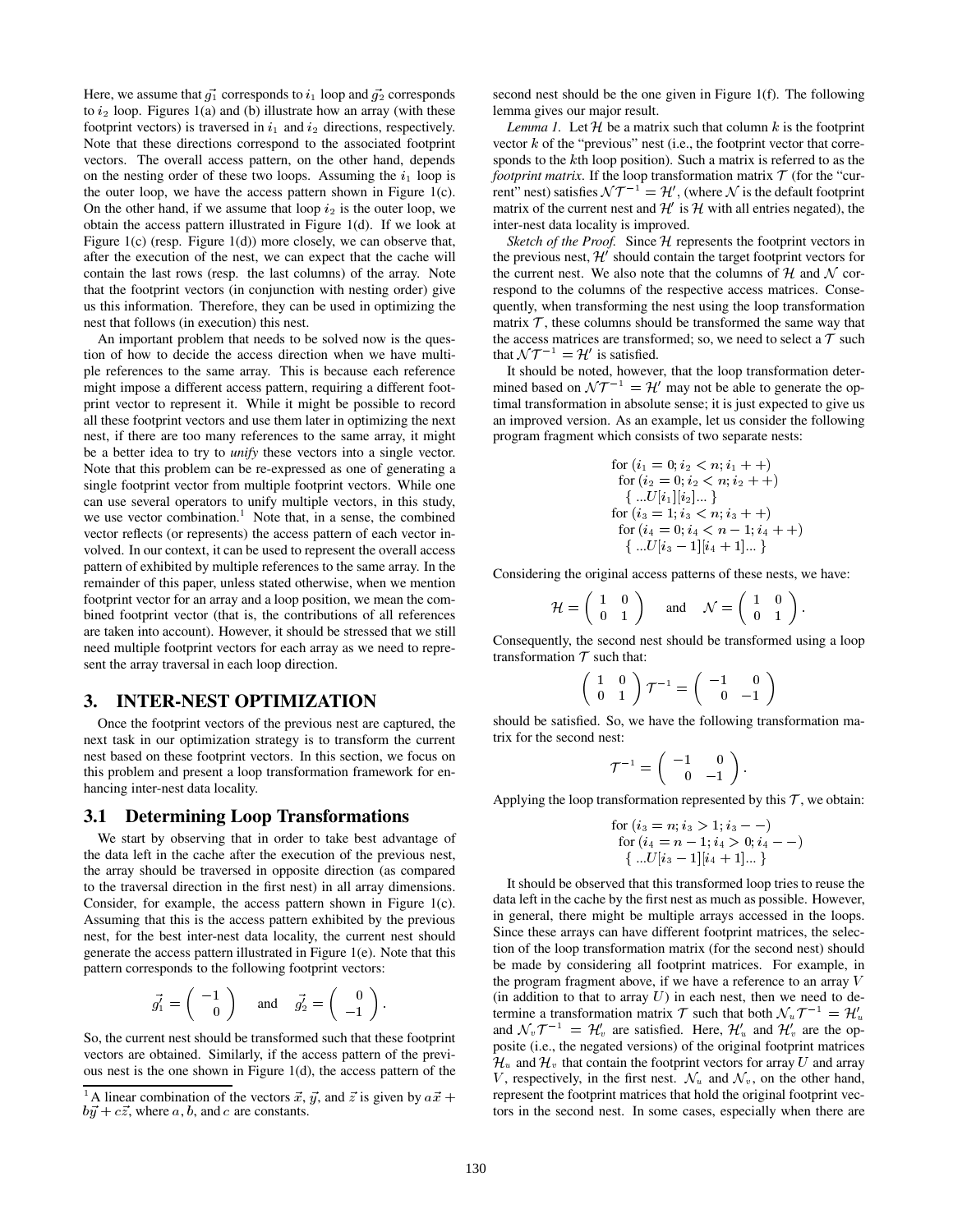too many arrays shared by multiple nests, it may not be possible to find a  $\mathcal T$  in processing a given loop nest. In such cases, one solution is to drop some arrays from consideration and repeat the process of determining a suitable  $\mathcal{T}$ . While there may be many different strategies to determine the array(s) to be dropped, in our current implementation, we use profile data and select the array that is used the least frequently in the program. More specifically, we instrument the program to be optimized so that at runtime it keeps track of how many times each array reference is touched. Then, by considering all the references to each array, we detect the array which is referenced the least frequently. This is the array dropped from consideration before we try to solve the system again.

#### **3.2 Integrating with Intra-Nest Optimizer**

While the technique discussed so far improves inter-nest data locality, a loop transformation determined based on inter-nest reuse (between the previous and current nests) alone might hurt the intranest locality in the current nest. Consequently, in selecting the loop transformation (for the current nest), we need also consider intranest data reuse. In this subsection, we address this issue.

Many locality-oriented studies use the *reuse vector* concept for representing and optimizing intra-nest data locality. The data reuse theory introduced by Wolf and Lam [10] and later refined by Li [7] can be used for identifying the types of reuses in a given loop nest. Two iterations represented by vectors  $I'$  and  $I''$  (where  $I'$  precedes  $I^{\prime\prime}$  in original execution) access the same array element using the reference represented as  $\mathcal{G}\bar{I} + \bar{\sigma}$  if  $\mathcal{G}\bar{I'} + \bar{\sigma} = \mathcal{G}\bar{I''} + \bar{\sigma}$ . In this case, the *temporal reuse vector* is defined as  $\bar{r} = I'' - I'$ , and it can be computed from the relation  $\mathcal{G}\bar{r} = \bar{0}$ . Assuming row-major memory layouts for multi-dimensional arrays (as in C), spatial reuse occurs if the accesses are made to the same row. We can compute the *spatial reuse vector* r' from the equation  $\mathcal{G}_{s}r' = \overline{0}$ , where  $\mathcal{G}_{s}$  is  $\mathcal{G}$  with all elements of the last row replaced by zero [10, 7]. A collection of individual reuse vectors (originating potentially from different arrays and different references) is referred to as a *reuse matrix*, <sup>R</sup>. It is also known [7] that a loop transformation represented by  $T$  the transforms a reuse matrix  $R$  to  $TR$ . Consequently, a loop transformation matrix that is acceptable from both inter-nest and intraformation matrix that is acceptable from both inter-nest and intra-<br>nest data reuse perspectives should satisfy both  $\mathcal{N} \mathcal{T}^{-1} = \mathcal{H}'$  and<br> $\mathcal{T} \mathcal{D} = \mathcal{D}'$  where  $\mathcal{D}'$  is the desired reuse matrix and  $\mathcal{N}$  $\mathcal{R}$ , where  $\mathcal{R}'$  is the desired reuse matrix and N and H' are as defined in Lemma 1. Li's thesis [7] explains a strategy to determine a suitable  $\mathcal{R}'$  matrix. In summary, in the ideal case, each column of this matrix should have its non-zero element as the last entry (all other entries being 0). This is because such a reuse vector implies that data reuse occurs between the iterations of the innermost loop; thus, the chances are high that it can be converted into locality (at runtime). Since in general a reuse matrix can contain multiple vectors, it may not be possible to bring each column into this form. The approach proposed by Li first orders the vectors (in the reuse matrix) from left to right according to non-increasing frequency of occurrence; that is, if a reuse vector occurs more frequently than another one, it is placed to the left of the latter. After that, the approach tries to achieve the ideal reuse vector for as many columns as possible from the left side of the matrix. The details of this approach are beyond the scope of this paper and can be found in [7].

For example, suppose that the original second nest in the code fragment above was:

for 
$$
(i_3 = 0; i_3 < n - 1; i_3 + +)
$$
  
for  $(i_4 = 1; i_4 < n; i_4 + +)$   
 $\{ ...U[i_4 - 1][i_3 + 1]... \}$ 

In this case, we have only spatial reuse which is carried by the

outer loop. This is because for a fixed value of the inner loop, the successive iterations of the outer loop access the consecutive array elements. So, the reuse matrix is

$$
\mathcal{R}=\left(\begin{array}{c}1\\0\end{array}\right).
$$

Then, we need to select a transformation matrix  $\tau$  such that both of the following equalities are satisfied:

$$
\left(\begin{array}{cc} 0 & 1 \\ 1 & 0 \end{array}\right) \mathcal{T}^{-1} = \left(\begin{array}{cc} -1 & 0 \\ 0 & -1 \end{array}\right) \quad \text{and} \quad \mathcal{T} \left(\begin{array}{c} 1 \\ 0 \end{array}\right) = \left(\begin{array}{c} 0 \\ \mp 1 \end{array}\right).
$$

Note that the first equality here corresponds to inter-nest constraint, whereas the second one corresponds to intra-nest constraint. Also, the vector of the right hand side of the second equality refers to the ideal spatial reuse vector (matrix) for a nest with two loops [7]. A loop transformation matrix that satisfies both these constraints is

$$
\mathcal{T}=\left(\begin{array}{cc}0 & -1\\-1 & 0\end{array}\right),
$$

which results in the following code (i.e., the transformed version of the second nest):

for 
$$
(i_3 = n; i_3 > 1; i_3 - -)
$$
  
for  $(i_4 = n - 1; i_4 > 0; i_4 - -)$   
 $\{ ...U[i_3 - 1][i_4 + 1] ... \}$ 

Note that this nest is acceptable from both intra-nest locality and inter-nest locality perspectives.

#### **3.3 Considering Multiple Previous Nests**

While so far we have considered only the inter-nest data reuse between two neighboring nests, in some cases, inter-nest reuse can exist (and may be exploited) between two nests that are not neighbors. For example, two nests that have another one between them can access the same set of array elements while the nest between them does not access the said array elements. In such a case, it may or may not be beneficial to transform the third nest (the one that reuses the data) to exploit inter-nest reuse. This decision is largely dependent on whether the intermediate nest allows any data (in the cache) processed by the first nest to reach to the third nest. We check whether this is really the case using the Omaga Library [6]. The Omega Library is a set of routines for manipulating linear constraints over integer variables, Presburger formulas, and integer tuple relations and sets. By using this library, we can determine how many distinct elements have been accessed in the intermediate nest. If this mumber is (at least) close to the cache capacity, there is not much point in trying to optimize the inter-nest data reuse between the first and the third nests. If, on the other hand, this number is significantly smaller than cache capacity, there might be some benefit in transforming the third nest for locality. If this is the case, we use the approach explained in this paper to optimize the data reuse between these nests.

#### **3.4 Overall Optimization Strategy**

Our overall optimization strategy is given in Figure 2. For clarity of presentation, we assume that in a given nest each array is accessed using a single reference. In this algorithm,  $f(j)$  is the number of arrays accessed in nest  $\mathcal{N}_i$ .  $\mathcal{H}_{k,i}$  represents the footprint matrix for array j in nest  $\mathcal{N}_k$ , and  $\mathcal{R}_k$  and  $\mathcal{T}_k$  are the reuse matrix and the loop transformation matrix, respectively, for nest  $\mathcal{N}_k$ .  $\mathcal{H}'_{k,i}$ is the same as  $\mathcal{H}_{k,j}$  except that all entries are negated, and  $\mathcal{R}'_k$  is the desired (target) reuse matrix for nest  $\mathcal{N}_k$ . The first nest in the code is optimized for only intra-nest reuse (between lines 1 and 4)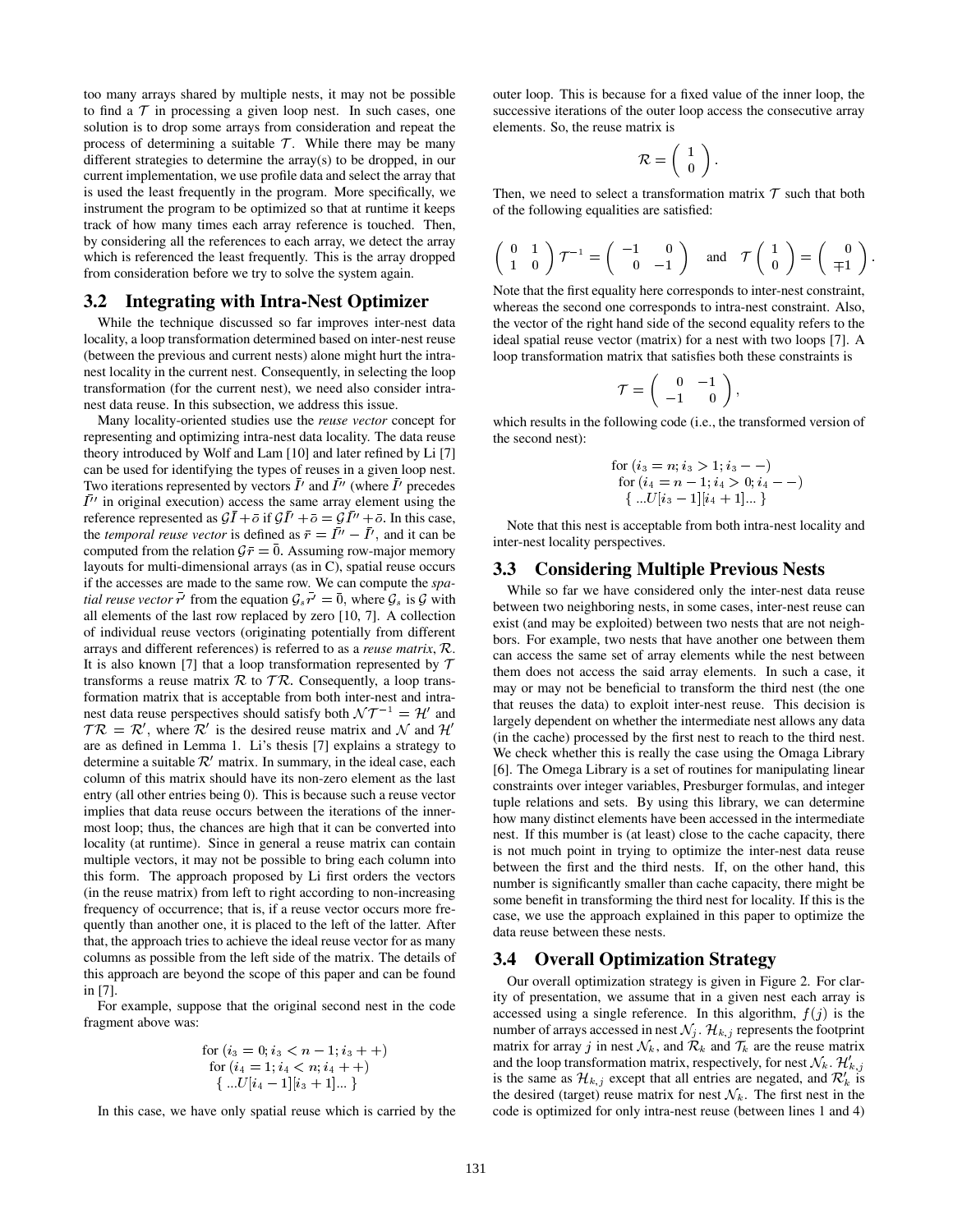- *1.* Determine  $\mathcal{H}_{1,i}$  for each  $1 \leq i \leq f(1)$
- *2. Determine* R
- *3. Solve*  $\mathcal{T}_1 \mathcal{R}_1 = \mathcal{R}_1'$  *for a suitable*  $\mathcal{T}_1$
- *4.* Transform nest  $\mathcal{N}_1$  using  $\mathcal{T}_1$
- *5. For k = 2, last nest*
- 6. Determine set *S*, the set of common arrays between  $N_k$  and  $N_{k-1}$
- *7.* For each  $s \in S$  do
- *8. Build*  $\mathcal{H}_{k,s}\mathcal{T}_{k}^{-1} = \mathcal{H}'_{k-1,s}$
- *9. Endfor*
- 10. Determine  $\mathcal{R}_k$
- *11. Build*  $\mathcal{T}_k \mathcal{R}_k = \mathcal{R}'_k$
- 12. Determine a suitable  $\mathcal{T}_k$  *from constraints in (8) and (11)*
- 13. Transform nest  $\mathcal{N}_k$  using  $\mathcal{T}_k$
- *14. Endfor*

#### **Figure 2: Locality optimization algorithm.**

and the remaining nests are optimized for both intra-nest reuse and inter-nest reuse (in the loop between lines 5 and 14). Note that, in determining the loop transformation matrix  $\mathcal{T}_k$ , we use both internest constraint (i.e.,  $\mathcal{H}_{k,s}\mathcal{T}_{k}^{-1} = \mathcal{H}'_{k-1,s}$ ) and intra-nest constraint (i.e.,  $\mathcal{T}_k \mathcal{R}_k = \mathcal{R}'_k$ ). The target reuse matrix  $\mathcal{R}'_k$  can be determined using the strategy proposed by Li [7]. Also, as mentioned earlier in the paper, in determining a loop transformation matrix, when we have conflicts, we drop one or more arrays from consideration. This is not shown explicitly in the algorithm for the sake of clarity. Finally, once a loop transformation matrix  $\mathcal{T}_k$  is determined for nest  $\mathcal{N}_k$ , we also check whether all the columns in  $\mathcal{T}_k \mathcal{D}_k$  are lexicographically non-negative (where  $\mathcal{D}_k$  is the data dependence matrix). If not, then the transformation is not applied.

## **4. EXPERIMENTS**

Our inter-nest data locality optimization algorithm is implemented using the SUIF experimental compiler infrastructure from Stanford University [2]. In order to test the effectiveness of our approach, we used four array-intensive applications from the image processing domain, available to us from UMIST. wave is a wavelet compression code that targets specifically medical applications. This code has a characteristic that it can reduce image data to an extremely small fraction of its original size without compromising image quality significantly. splat is a volume rendering application which is used in multi-resolution volume visualization through hierarchical wavelet splatting. It is used primarily in the area of morphological image processing. 3D is an image-based modeling application that simplifies the task of building 3D models and scenes. Finally, dfe is a digital image filtering and enhancement code. It also contains a module for shape detection. These C programs are written so that they can operate on images of different sizes. The input sizes used in our experiments vary between 117KB and 231KB, and the execution times of the original codes range from 21.2 seconds to 118.6 seconds. All the results presented in this section are obtained using an in-house execution-driven simulator that simulates an embedded MIPS processor core (a MIPS 4Kp like architecture). The simulated architecture has a five-stage pipeline that supports four execution units (integer, multiply-divide, branch control, and processor control). This core is operated at 200MHz frequency, has thirty-two, 32-bit general-purpose registers, and includes 8KB instruction cache and 8KB data cache. The cache hit latency is 2 cycles and the miss latency is 75 cycles. The simulator takes a C code as input, simulates its execution, and produces statistics including hit/miss behavior and execution time.



**Figure 3: Percentage improvement in execution time (with respect to Original).**



**Figure 4: Percentage improvement in data cache misses (with respect to Original).**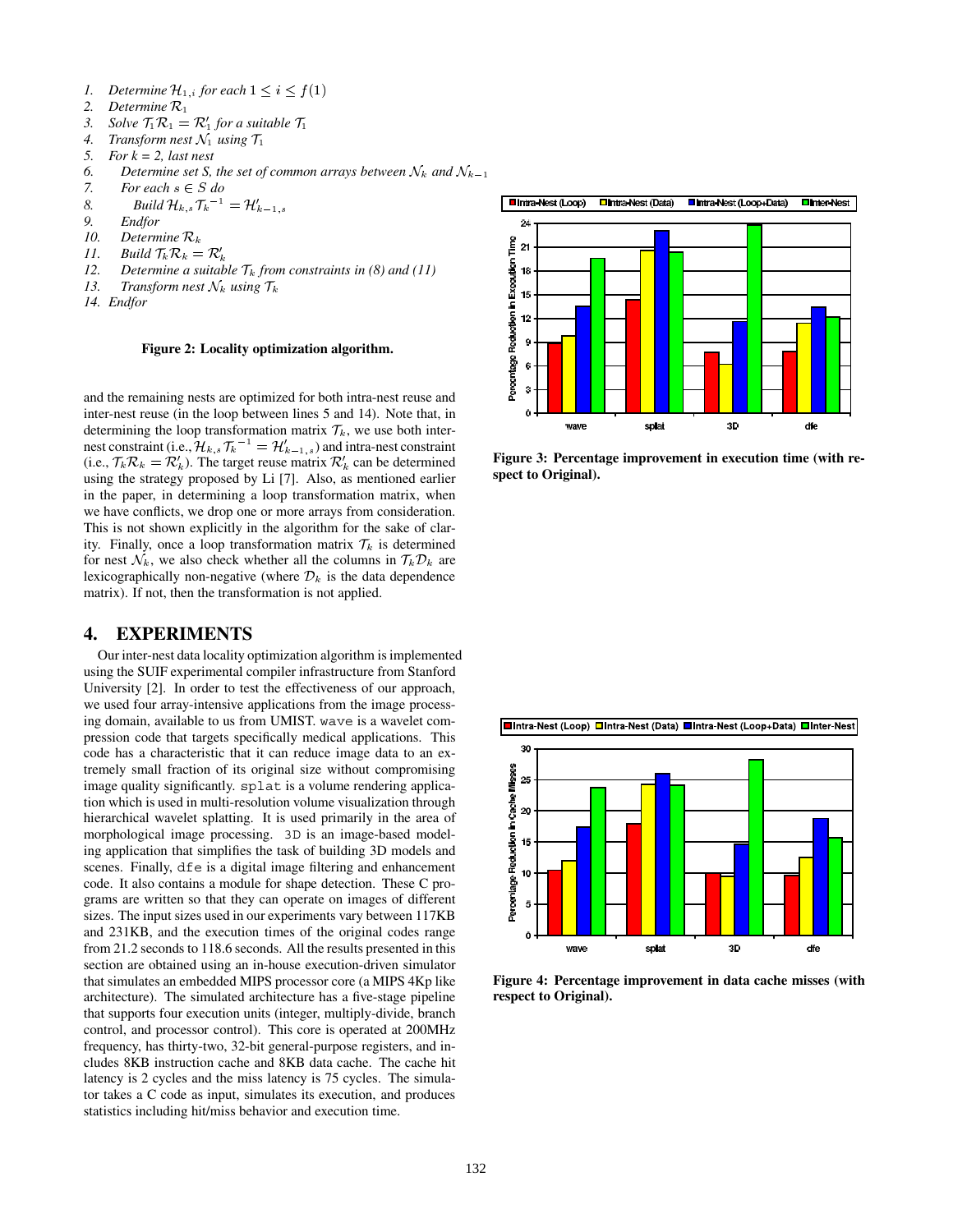Using SUIF, we generated five different versions of each code in our experimental suite:

- *Original:* This is the original code.
- *Intra-Nest (Loop):* This is a pure loop-oriented data locality optimization strategy. It optimizes a given code nest-bynest using popular loop transformations including loop interchange, loop reversal, loop skewing, loop scaling, and tiling. Details of this approach can be found in Li's thesis [7].
- *Intra-Nest (Data):* This is a pure data layout optimization strategy. It does not transform loop structures; instead, it enhances locality by re-layouting data in memory based on the access patterns exhibited by the application code. Details of this strategy can be found in [9].
- *Intra-Nest (Loop+Data):* This is a data locality optimization approach based iteration and data space transformations. Specifically, for each loop nest, it first uses aggressive loop transformations to optimize temporal locality; and then, for array references without temporal locality, it uses data transformations (layout modifications) for optimizing their spatial locality. A detailed description of this approach is outside the scope of this paper and can be found elsewhere [5].
- *Inter-Nest:* This is the optimization strategy presented in this paper. It tries to capture inter-nest reuse as much as possible. But, as explained earlier, in selecting the loop transformation, it also takes intra-nest data reuse into account.

It should be mentioned that Intra-Nest (Loop), Intra-Nest (Data), and Intra-Nest (Loop+Data) represent the state-of-the-art for pure loop, pure data, and combined loop and data optimizations, respectively. For the codes in our experimental suite, using our internest optimization scheme increased the overall compilation times by at most 40% (as compared to the compilation times of the original codes). Considering the runtime benefits of our optimization scheme, this increase in compilation time is tolerable. Particularly, in many embedded designs, a large number of machine cycles can be spent in compilation as these systems typically run a single application or a small set of related applications, and the increases in compilation times can be compensated for by the large quantities of end-products shipped. All percentage improvements presented in this section are with respect to Original.

Figure 3 presents the percentage improvements in execution times when different strategies are used. We see that the average execution time improvements due to Intra-Nest (Loop), Intra-Nest (Data), Intra-Nest (Loop+Data), and Inter-Nest versions are 9.7%, 12%, 15.4%, and 19%, respectively. We observe that our approach is always more successful than Intra-Nest (Loop); that is, optimizing inter-nest locality can bring large performance benefits. We also observe that in two of our four applications (wave and 3D) our approach even generates better results than Intra-Nest (Loop+Data). This is due to significant amount of inter-nest data reuse in these two applications. In other two applications, on the other hand, the Intra-Nest (Loop+Data) version generates better results than ours. This is because the former also employs data space transformations. To see where these execution time benefits are coming from, we show in Figure 4 the percentage reductions in data cache misses (over the Original version). We see from these results that the trends in cache miss savings are very similar to those in execution time savings.

Recall that the Inter-Nest version takes both inter-nest and intranest data reuse into account in a selecting loop transformation matrices. To see whether just considering inter-nest constraints would



**Figure 5: Contributions of inter-nest reuse and intra-nest reuse to the savings of the Inter-Nest version.**

be sufficient, we present in Figure 5 the contribution of inter-nest constraints and intra-nest constraints to the execution time savings. In particular, for each application, the left portion of the bar (in Figure 5) shows the percentage of benefits that are due to just optimizing inter-nest data locality. We clearly see from these results that optimizing just inter-nest locality is not sufficient; there is a significant amount of intra-nest data reuse that needs to be accounted for. The numbers written inside the left portions (of the bars), on the other hand, indicate the percentage of potential data reuse that has really been exploited. For example, in splat, 70.4% of the available inter-nest reuse has been exploited. The maximum potential internest data reuse (between two neighboring nests) has been calculated by intersecting the following two sets and finding the number of elements in the resulting set: the set of array elements that remain in the cache after the execution of the first nest and the set of array elements that are required by the second nest. This process is repeated for each neighboring nest pair and the resulting total sum represents the maximum inter-nest data reuse in the program (we refer to this number as MDR). On the other hand, the inter-nest data reuse that has really been exploited between two neighboring nests has been calculated by intersecting these two sets and finding the number of elements in the resulting set: the set of array elements that remain in the cache after the execution of the first nest and the set of array elements that are reused from the cache by the second nest. As before, this process is repeated for each nest neighboring nest pair. The resulting total sum (over all nest pairs) represents the inter-nest data reuse that has actually been exploited (we refer to this number as EDR). The numbers written within the black portions of the bars in Figure 5 correspond to EDR/MDR. We see that at least 70% of all inter-nest data reuse are converted into locality. However, while these numbers are encouraging, they also indicate that there is even opportunity for achieving better inter-nest locality.

A potential source for our inability to exploit inter-nest locality fully is the conflicting requirements that the compiler needs to resolve for determining the loop transformation matrix  $(\mathcal{T})$  for a given nest. Such conflicts may occur when different arrays in a given nest demand different loop transformation matrices. As mentioned earlier, our solution to this is to drop an array from consideration and try to find the transformation matrix again. This process (eliminating an array) continues until we find a  $\mathcal T$  without conflict. Obviously, a greater number of arrays accessed in a loop will increase the chances of a conflict. The graph in Figure 6 gives, for each benchmark, the percentage of conflicts when we have 2, 3, 4,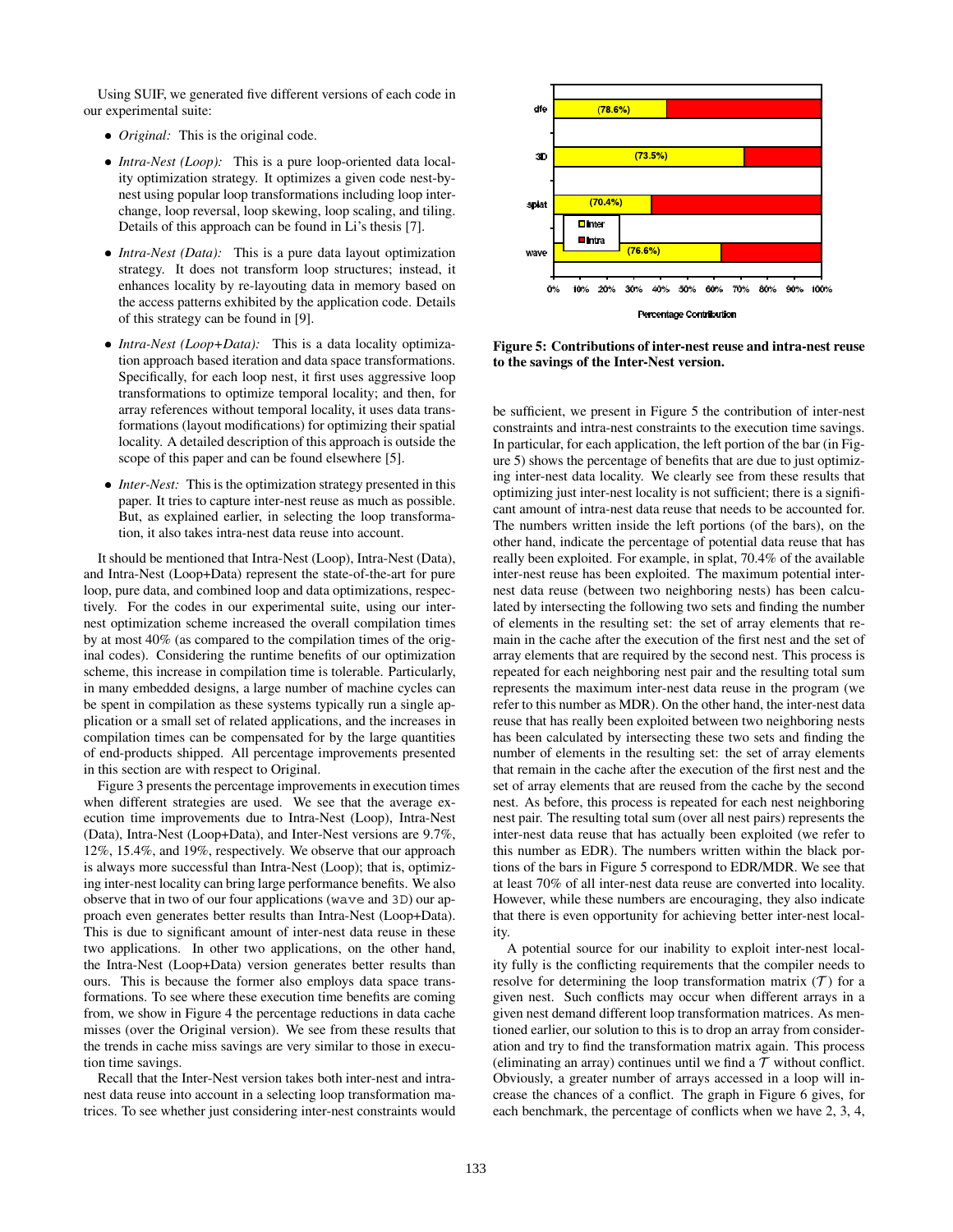

Figure 6: Percentage of conflicts in determining  $T$  as a function **of the number of arrays accessed in each nest.**

5, 6 arrays in the nest. For example, in wave, out of the nests that access two arrays, only 11.4% present a conflict in determining the loop transformation matrix. As expected, in general, when we have more arrays in the nest being optimized, the number of conflicts is higher. Nevertheless, these numbers are not too high indicating that our inter-nest optimizer does not suffer from too many conflicts. This is because in a given nest that accesses multiple arrays, these arrays are in general accessed using the same access matrix. Therefore, a loop transformation which is desirable for one array is desirable for others too.

Our baseline optimization strategy only focuses on the inter-nest data reuse between two neighboring nests. In some cases, however, there might be data reuse between nests that are not neighbors. To see whether this occurs for our benchmarks, we performed another set of experiments where we changed the number of previous nests considering for optimizing the inter-nest reuse in a given loop nest (using the approach discussed in Section 3.3). Each point in the x-axis in Figure 7 corresponds to a different value for this number. Note that the original value of this number is 1. We observe from these results that increasing the number of previous nests considered makes some difference in some cases; but, when we move beyond three previous nests, the additional benefits are incremental.

Figure 8 demonstrates how performance savings are affected when cache size is changed (from 2K to 32K). These results are average savings across all four benchmarks in our experimental suite. We see that our approach is most effective with small cache sizes (which are more common in embedded systems). However, even with a 16K data cache, it outperforms the remaining strategies. The reason that the percentage savings due to our strategy reduce when the cache size is increased can be explained as follows. When the cache capacity is increased, the Original version starts to perform better as more data are captured in the cache (as compared to the case with the small cache size). While our approach also performs better with the increased cache size, the improvement rate of the original codes is much higher than that of the optimized codes. Consequently, we observe a reduction in savings as we increase the cache capacity.

# **5. CONCLUSIONS AND FUTURE WORK**

As incresingly large portions of functionality of embedded systems are being implemented in software, many of these systems offer caches to speed up computations. While most compiler-based



**Figure 7: Increasing the scope of inter-nest reuse.**

optimization techniques currently restructure code for cache locality from the viewpoint of intra-nest locality, our experience with several array-intensive embedded applications clearly show that there also exists a significant amount of inter-nest data reuse. Based on this observation, we proposed in this paper a compiler algorithm for exploiting inter-nest data reuse. We also demonstrated how our technique can be combined with an intra-nest optimizer. Our experiments with four array-intensive embedded applications revealed that it is possible to obtain execution time savings ranging from 9.7% to 19%.

This work is a part of the ongoing effort at Penn State on enhancing performance of embedded applications. Currently, there are two major shortcomings of this work. First, the proposed algorithm operates on a procedure granularity, and therefore, can fail to fully-optimize some applications that can benefit from interprocedural analysis. Second, the current optimizer does not consider data (memory) layout transformations. Since footprint vectors are defined on data space, they can be manipulated (optimized) using data transfomations as well. Our future research will address both these issues.

### **6. REFERENCES**

- [1] N. Ahmed, N. Mateev, and K. Pingali. Synthesizing transformations for locality enhancement of imperfectly-nested loop nests. In *Proc. the International Conference on Supercomputing,* May 2000.
- [2] S. P. Amarasinghe, J. M. Anderson, M. S. Lam, and C. W. Tseng. The SUIF compiler for scalable parallel machines. In *Proc. the Seventh SIAM Conf. on Parallel Proc. for Scientific Computing,* February, 1995.
- [3] F. Catthoor, K. Danckaert, C. Kulkarni, E. Brockmeyer, P.G. Kjeldsberg, T. V. Achteren, and T. Omnes. *Data Access and Storage Management for Embedded Programmable Processors,* Kluwer Academic Publishers, 2002.
- [4] F. Catthoor, S. Wuytack, E. D. Greef, F. Balasa, L. Nachtergaele, and A. Vandecappelle. *Custom Memory Management Methodology – Exploration of Memory Organization for Embedded Multimedia System Design.* Kluwer Academic Publishers, 1998.
- [5] M. Kandemir, A. Choudhary, J. Ramanujam, and P. Banerjee. Improving locality using loop and data transformations in an integrated framework. In *Proc. International Symposium on Microarchitecture,* Dallas, TX, December, 1998.
- [6] W. Kelly, V. Maslov, W. Pugh, E. Rosser, T. Shpeisman, and